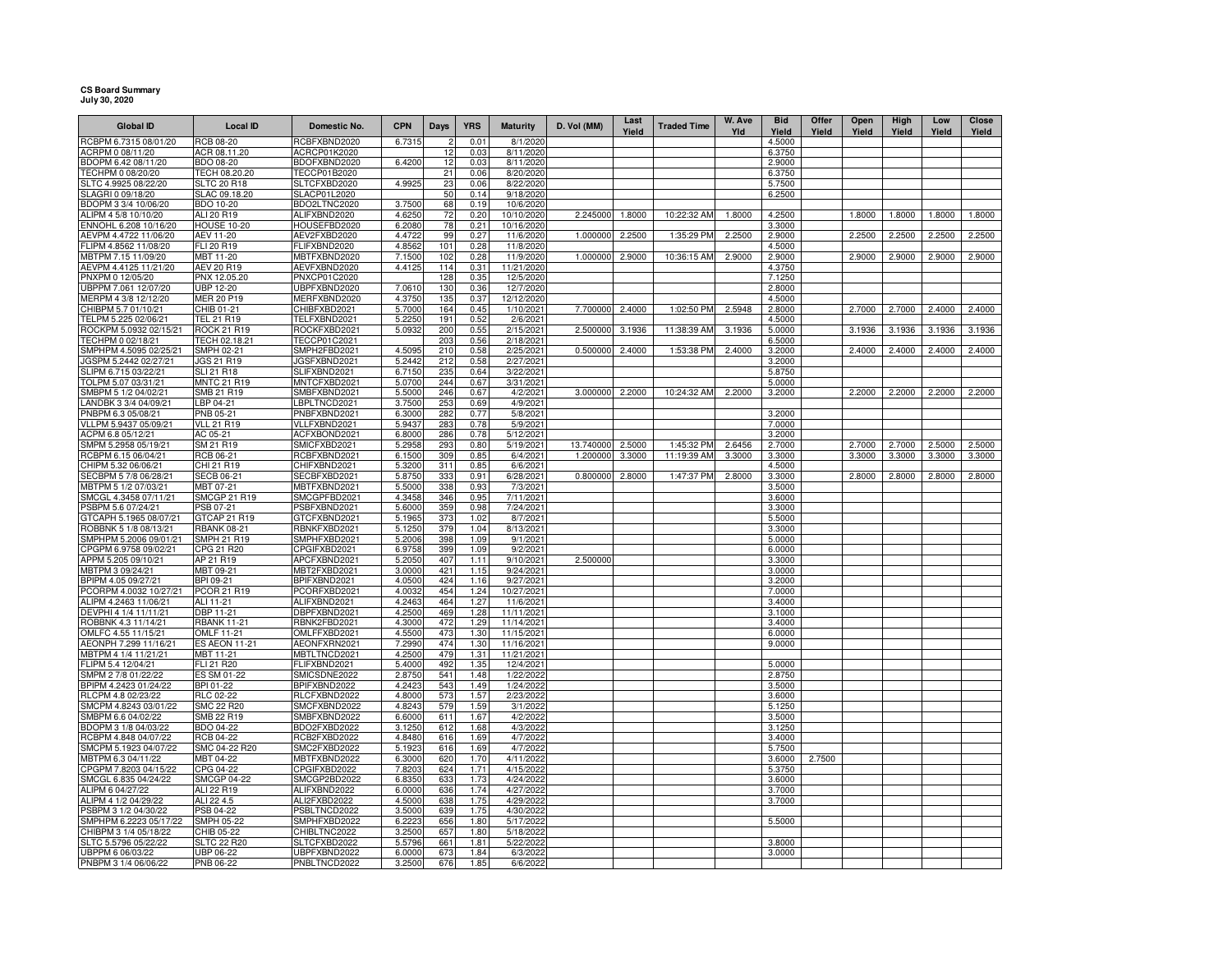| <b>Global ID</b>                              | Local ID                              | Domestic No.                 | <b>CPN</b>       | Days         | <b>YRS</b>   | <b>Maturity</b>         | D. Vol (MM) | Last<br>Yield | <b>Traded Time</b> | W. Ave<br>Yld | <b>Bid</b><br>Yield | Offer<br>Yield | Open<br>Yield | High<br>Yield | Low<br>Yield | Close<br>Yield |
|-----------------------------------------------|---------------------------------------|------------------------------|------------------|--------------|--------------|-------------------------|-------------|---------------|--------------------|---------------|---------------------|----------------|---------------|---------------|--------------|----------------|
| BPIFAM 4.3 06/16/22                           | <b>BFSB 06-22</b>                     | BFSBFXBD2022                 | 4.3000           | 686          | 1.88         | 6/16/2022               |             |               |                    |               | 3.3000              |                |               |               |              |                |
| <b>ILIPM 3 06/26/22</b>                       | ALI 06-22                             | ALI3FXBD2022                 | 3.0000           | 696          | 1.91         | 6/26/2022               |             |               |                    |               | 3.0000              |                |               |               |              |                |
| APPM 3 1/8 07/06/22                           | AP 07-22                              | APCFXBND2022                 | 3.1250           | 706          | 1.93         | 7/6/2022                | 4.957000    | 2.7000        | 11:35:35 AM        | 2.7000        | 3.1250              |                | 2.7000        | 2.7000        | 2.7000       | 2.7000         |
| ENNOHL 6.131 07/16/22                         | <b>HOUSE 22 R20</b>                   | HOUSEFBD2022                 | 6.1310           | 716          | 1.96         | 7/16/2022               |             |               |                    |               | 6.0000              |                |               |               |              |                |
| SMPM 6.9442 07/16/22                          | SM 22 R19                             | SMICFXBD2022                 | 6.9442           | 716          | 1.96         | 7/16/2022               |             |               |                    |               | 3.4000              |                |               |               |              |                |
| SECBPM 3 1/8 07/24/22                         | <b>SECB 07-22</b><br><b>RCB 07-22</b> | ECBFXBD2022                  | 3.125            | 724          | 1.98         | 7/24/2022               |             |               |                    |               | 3.1250              |                |               |               |              |                |
| RCBPM 3 1/4 07/27/22                          |                                       | RCB3FXBD2022                 | 3.2500<br>4.4080 | 727          | 1.99         | 7/27/2022               | 2.300000    | 3.2500        | 10:37:20 AM        | 3.2500        | 3.2500              |                | 3.2500        | 3.2500        | 3.2500       | 3.2500         |
| BDOPM 4.408 08/03/22<br>LEVPM 5.0056 08/06/22 | <b>BDO 08-22</b><br><b>AEV 22 R20</b> | BDOFXBND2022<br>AEVFXBND2022 | 5.0056           | 734<br>737   | 2.01<br>2.02 | 8/3/2022<br>8/6/2022    |             |               |                    |               | 3.2000<br>3.8000    |                |               |               |              |                |
| LIPM 5.3567 08/20/22                          | <b>ELI 22 R20</b>                     | <b>ELIFXBND2022</b>          | 5.3567           | 751          | 2.06         | 8/20/2022               |             |               |                    |               | 4.0000              |                |               |               |              |                |
| WPM 4 09/21/22                                | EW 09-22                              | EWBLTNCD2022                 | 4.0000           | 783          | 2.14         | 9/21/2022               |             |               |                    |               |                     |                |               |               |              |                |
| PNBPM 3 3/4 10/27/22                          | <b>PNB 10-22</b>                      | PNB2LTNC2022                 | 3.7500           | 819          | 2.24         | 10/27/2022              |             |               |                    |               |                     |                |               |               |              |                |
| AUBPM 4 5/8 11/07/22                          | <b>AUB 11-22</b>                      | AUBFXBND2022                 | 4.6250           | 830          | 2.27         | 11/7/2022               |             |               |                    |               | 3.8000              | 3.0000         |               |               |              |                |
| RCBPM 4.426 11/13/22                          | <b>RCB 11-22</b>                      | RCBFXBND2022                 | 4.4260           | 836          | 2.29         | 11/13/2022              | 0.600000    | 3.5000        | 1:30:43 PM         | 3.5000        | 3.5000              |                | 3.5000        | 3.5000        | 3.5000       | 3.5000         |
| CHIBPM 3.65 12/02/22                          | CHIB 12-22                            | CHIB2LTN2022                 | 3.6500           | 855          | 2.34         | 12/2/2022               |             |               |                    |               |                     |                |               |               |              |                |
| ROBBNK 4 1/8 12/16/22                         | <b>RBANK 12-22</b>                    | RBANKLTN2022                 | 4.1250           | 869          | 2.38         | 12/16/2022              |             |               |                    |               |                     |                |               |               |              |                |
| SMCGL 5 3/8 12/22/22                          | <b>SMCGP 22 R20</b>                   | SMCGPFBD2022                 | 5.3750           | 875          | 2.40         | 12/22/2022              | 2.000000    | 4.4500        | 11:47:42 AM        | 4.4500        | 6.5000              |                | 4.4500        | 4.4500        | 4.4500       | 4.4500         |
| LIPM 5.0496 01/07/23                          | CPI 01-23 R20                         | CPIFXBND2023                 | 5.0496           | 891          | 2.44         | 1/7/2023                |             |               |                    |               | 4.0000              |                |               |               |              |                |
| SBPM 4 1/2 02/04/23                           | PSB 02-23                             | PSBFXBND2023                 | 4.5000           | 919          | 2.52         | 2/4/2023                |             |               |                    |               | 4.5000              |                |               |               |              |                |
| RCBPM 3 3/4 02/11/23                          | RCB 02-23                             | RCBLTNCD2023                 | 3.7500           | 926          | 2.54         | 2/11/2023               |             |               |                    |               |                     |                |               |               |              |                |
| BDOPM 3 5/8 02/18/23                          | BDO 02-23                             | BDOLTNCD2023                 | 3.6250           | 933          | 2.55         | 2/18/2023               |             |               |                    |               |                     |                |               |               |              |                |
| EWPM 4 1/2 02/21/23                           | EW 02-23                              | EWBFXBND2023                 | 4.5000           | 936          | 2.56         | 2/21/2023               |             |               |                    |               | 3.8000              |                |               |               |              |                |
| GTCAPH 5.0937 02/27/23                        | GTCAP 23 R20                          | GTCFXBND2023                 | 5.0937           | 942          | 2.58         | 2/27/2023               |             |               |                    |               | 6.9000              |                |               |               |              |                |
| SMPHPM 5.663 03/01/23                         | <b>SMPH 23 R21</b>                    | SMPHFXBD2023                 | 5.6630           | 944          | 2.59         | 3/1/2023                |             |               |                    |               | 5.5000              |                |               |               |              |                |
| SMCPM 6 1/4 03/19/23                          | SMC 23 R21                            | SMCFXBND2023                 | 6.2500           | 962          | 2.63         | 3/19/2023               | 36.800000   | 3.9000        | 10:50:33 AM        | 3.9000        | 3.9000              |                | 3.9000        | 3.9000        | 3.9000       | 3.9000         |
| MBTPM 4 1/2 04/24/23                          | MBT 04-23                             | MBTFXBND2023                 | 4.5000           | 998          | 2.73         | 4/24/2023               |             |               |                    |               | 3.9000              |                |               |               |              |                |
| PNBPM 3 7/8 04/26/23                          | PNB 04-23                             | PNBLTNCD2023                 | 3.8750           | 1000         | 2.74         | 4/26/2023               |             |               |                    |               |                     |                |               |               |              |                |
| EDCPM 4.7312 05/03/23                         | EDC 23 R19                            | EDCFXBND2023                 | 4.7312           | 1007<br>1012 | 2.76         | 5/3/2023                | 50.000000   | 3.5500        | 10:24:26 AM        | 3.5500        | 3.8000              |                | 3.5500        | 3.5500        | 3.5500       | 3.5500         |
| SECBPM 3 7/8 05/08/23<br>BPIPM 3 3/4 05/24/23 | <b>SECB 05-23</b><br>BPI 05-23        | SECBLTNC2023<br>BPILTNCD2023 | 3.8750<br>3.7500 | 1028         | 2.77<br>2.82 | 5/8/2023<br>5/24/2023   |             |               |                    |               |                     |                |               |               |              |                |
| ACPM 3.92 07/07/23                            | AC 23 R22                             | ACFXBOND2023                 | 3.9200           | 1072         | 2.94         | 7/7/2023                | 82.200000   | 3.3000        | 11:44:22 AM        | 3.3000        | 4.3750              |                | 3.3000        | 3.3000        | 3.3000       | 3.3000         |
| SMCGL 4.7575 07/11/23                         | SMCGP 23 R21                          | SMCGPFBD2023                 | 4.7575           | 1076         | 2.95         | 7/11/2023               | 30.000000   | 4.2500        | 10:49:28 AM        | 4.2500        | 4.5000              |                | 4.2500        | 4.2500        | 4.2500       | 4.2500         |
| GLOPM 5.2792 07/17/23                         | GLO 23 R20                            | GLOFXBND2023                 | 5.2792           | 1082         | 2.96         | 7/17/2023               |             |               |                    |               | 4.0000              |                |               |               |              |                |
| RLCPM 3.683 07/17/23                          | <b>RLC 07-23</b>                      | RLCFXBND2023                 | 3.6830           | 1082         | 2.96         | 7/17/2023               |             |               |                    |               | 3.6830              |                |               |               |              |                |
| SMCGL 6 3/4 08/17/23                          | SMCGP 08-23 R21                       | SMCGP2BD2023                 | 6.7500           | 1113         | 3.05         | 8/17/2023               | 0.440000    | 5.1500        | 1:46:40 PM         | 5.1500        | 5.3750              |                | 5.1500        | 5.1500        | 5.1500       | 5.1500         |
| UBPPM 4 3/8 08/21/23                          | UBP 08-23                             | UBPLTNCD2023                 | 4.3750           | 1117         | 3.06         | 8/21/2023               |             |               |                    |               |                     |                |               |               |              |                |
| MBTPM 3 1/2 09/19/23                          | MBT 09-23                             | MBTLTNCD2023                 | 3.5000           | 1146         | 3.14         | 9/19/2023               |             |               |                    |               |                     |                |               |               |              |                |
| ALIPM 7.0239 10/05/23                         | ALI 23 R21                            | ALI2FXBD2023                 | 7.0239           | 1162         | 3.18         | 10/5/2023               |             |               |                    |               | 5.2500              |                |               |               |              |                |
| ALIPM 3.8915 10/07/23                         | ALI 23 R22                            | ALIFXBND2023                 | 3.8915           | 1164         | 3.19         | 10/7/2023               |             |               |                    |               | 4.3750              |                |               |               |              |                |
| PCORPM 4.5219 10/27/23                        | PCOR 23 R21                           | PCORFXBD2023                 | 4.5219           | 1184         | 3.24         | 10/27/2023              |             |               |                    |               | 5.7500              |                |               |               |              |                |
| SECBPM 4 1/2 11/02/23                         | <b>SECB 11-23</b>                     | SECB2LTN2023                 | 4.5000           | 1190         | 3.26         | 11/2/2023               |             |               |                    |               |                     |                |               |               |              |                |
| BDOPM 4 3/8 11/07/23                          | BDO 11-23                             | BDO2LTNC2023                 | 4.3750           | 1195         | 3.27         | 11/7/2023               |             |               |                    |               |                     |                |               |               |              |                |
| FLIPM 5.4333 11/08/23                         | FLI 23 R20                            | FLIFXBND2023                 | 5.4333           | 1196         | 3.27         | 11/8/2023               |             |               |                    |               | 5.3750              |                |               |               |              |                |
| AEONPH 7.695 11/16/23                         | <b>ES AEON 11-23</b>                  | AEONFXRN2023                 | 7.6950           | 1204         | 3.30         | 11/16/2023              |             |               |                    |               | 9.2500              |                |               |               |              |                |
| AEVPM 4.6188 11/21/23                         | <b>AEV 23 R20</b>                     | AEVFXBND2023                 | 4.6188           | 1209         | 3.31         | 11/21/2023              |             |               |                    |               | 5.3750              |                |               |               |              |                |
| EWPM 4 5/8 12/07/23                           | EW 12-23                              | EWBLTNCD2023                 | 4.6250           | 1225         | 3.35         | 12/7/2023               |             |               |                    |               |                     |                |               |               |              |                |
| SMPM 5.159 12/09/23                           | SM 23 R21                             | SMICFXBD2023                 | 5.1590           | 1227         | 3.36         | 12/9/2023               |             |               |                    |               | 3.8500<br>5.6250    |                |               |               |              |                |
| VLLPM 8 12/21/23                              | <b>VLL 23 R21</b><br>CHIB 01-24       | VLLFXBND2023                 | 8.0000           | 1239         | 3.39         | 12/21/2023<br>1/12/2024 |             |               |                    |               |                     |                |               |               |              |                |
| CHIBPM 4.55 01/12/24<br>ROBBNK 4 7/8 01/16/24 | <b>RBANK 01-24</b>                    | CHIBLTNC2024<br>RBANKLTN2024 | 4.5500<br>4.8750 | 1261<br>1265 | 3.45<br>3.46 | 1/16/2024               |             |               |                    |               |                     |                |               |               |              |                |
| DCPM 6.1458 01/24/24                          | <b>FDC 24 R21</b>                     | FDCFXBND2024                 | 6.1458           | 1273         | 3.49         | 1/24/2024               |             |               |                    |               | 4.9000              |                |               |               |              |                |
| APPM 7.5095 01/25/24                          | AP 24 R22                             | APCFXBND2024                 | 7.509            | 1274         | 3.49         | 1/25/2024               |             |               |                    |               | 4.6250              |                |               |               |              |                |
| ALIPM 5 01/30/24                              | ALI 24 R20                            | ALIFXBND2024                 | 5.000            | 1279         | 3.50         | 1/30/2024               | 3.000000    | 4.0750        | 11:28:50 AM        | 4.0750        | 4.1000              |                | 4.0750        | 4.0750        | 4.0750       | 4.0750         |
| TELPM 5.2813 02/06/24                         | <b>TEL 24 R21</b>                     | TELFXBND2024                 | 5.281            | 1286         | 3.52         | 2/6/2024                |             |               |                    |               | 5.5000              |                |               |               |              |                |
| SBPM 5 02/09/24                               | PSB 02-24                             | PSBLTNCD2024                 | 5.000            | 1289         | 3.53         | 2/9/2024                |             |               |                    |               |                     |                |               |               |              |                |
| GSPM 5.3 02/27/24                             | <b>JGS 24 R20</b>                     | JGSFXBND2024                 | 5.300            | 1307         | 3.58         | 2/27/2024               |             |               |                    |               | 5.5000              |                |               |               |              |                |
| SMCPM 5.284 03/01/24                          | SMC 24 R22                            | SMCFXBND2024                 | 5.2840           | 1310         | 3.59         | 3/1/2024                |             |               |                    |               | 6.6500              |                |               |               |              |                |
| STIEPM 5.8085 03/23/24                        | STIESG 24 R22                         | STIGFXBD2024                 | 5.808            | 1332         | 3.65         | 3/23/2024               |             |               |                    |               | 7.4000              | 6.3000         |               |               |              |                |
| //EGPM 5.3535 03/28                           | <b>MEG 24 R22</b>                     | MEGFXBND2024                 | 5.3535           | 1337         | 3.66         | 3/28/2024               |             |               |                    |               | 4.6000              |                |               |               |              |                |
| RCBPM 5 1/2 03/28/24                          | RCB 03-24                             | RCBLTNCD2024                 | 5.5000           | 1337         | 3.66         | 3/28/2024               |             |               |                    |               |                     |                |               |               |              |                |
| TOLPM 5 1/2 03/31/24                          | <b>MNTC 24 R21</b>                    | MNTCFXBD2024                 | 5.500            | 1340         | 3.67         | 3/31/2024               | 1.000000    | 4.1000        | 11:45:50 AM        | 4.1000        | 6.0000              |                | 4.1000        | 4.1000        | 4.1000       | 4.1000         |
| SMBPM 6 04/02/24                              | SMB 24 R21                            | SMBFXBND2024                 | 6.000            | 1342         | 3.67         | 4/2/2024                |             |               |                    |               | 6.3750              |                |               |               |              |                |
| IBTPM 5 3/8 04/04/24                          | MBT 04-24                             | MBT2LTNC2024                 | 5.3750           | 1344         | 3.68         | 4/4/2024                | 0.500000    | 3.8250        | 11:29:24 AM        | 3.8250        |                     |                | 3.8250        | 3.8250        | 3.8250       | 3.8250         |
| BC 5 5/8 04/08/24                             | <b>PBCOM 04-24</b>                    | PBCOMLTN2024                 | 5.6250           | 1348         | 3.69         | 4/8/2024                |             |               |                    |               |                     |                |               |               |              |                |
| CORPM 7.8183 04/19/24                         | <b>PCOR 24 R22</b>                    | PCORFXBD2024                 | 7.8183           | 1359         | 3.72         | 4/19/2024               |             |               |                    |               | 5.1500              |                |               |               |              |                |
| SMCGL 7.1783 04/24/24                         | SMCGP 04-24 R22                       | SMCGP2BD2024                 | 7.1783           | 1364         | 3.73         | 4/24/2024               |             |               |                    |               | 4.9000              |                |               |               |              |                |
| SMPHPM 5.1683 05/18/24                        | SMPH 05-24 R22                        | SMPH2FBD2024                 | 5.1683           | 1388         | 3.80         | 5/18/2024               |             |               |                    |               | 5.1000              |                |               |               |              |                |
| SMPM 5.6125 05/19/24                          | SM 24 R21                             | SMICFXBD2024                 | 5.6125           | 1389         | 3.80         | 5/19/2024               |             |               |                    |               | 5.8750              |                |               |               |              |                |
| AEVPM 6.0157 06/18/24                         | <b>AEV 24 R23</b>                     | AEVFXBND2024                 | 6.0157           | 1419         | 3.89         | 6/18/2024               |             |               |                    |               | 5.2500              |                |               |               |              |                |
| ABTPM 3 7/8 07/20/24<br>FPM 6.0952 07/21/24   | MBT 07-24<br>DD 24 R22                | MBTLTNCD2024<br>DDFXBOND2024 | 3.8750<br>6.0952 | 1451<br>1452 | 3.97<br>3.98 | 7/20/2024<br>7/21/2024  |             |               |                    |               | 7.2500              |                |               |               |              |                |
| GTCAPH 5 5/8 08/07/24                         | GTCAP 24 R21                          | GTCFXBND2024                 | 5.6250           | 1469         | 4.02         | 8/7/2024                |             |               |                    |               | 6.0000              |                |               |               |              |                |
| VLLPM 5.7512 08/08/24                         | <b>VLL 24 R23</b>                     | VLLFXBND2024                 | 5.7512           | 1470         | 4.03         | 8/8/2024                |             |               |                    |               | 6.0000              |                |               |               |              |                |
|                                               |                                       |                              |                  |              |              |                         |             |               |                    |               |                     |                |               |               |              |                |